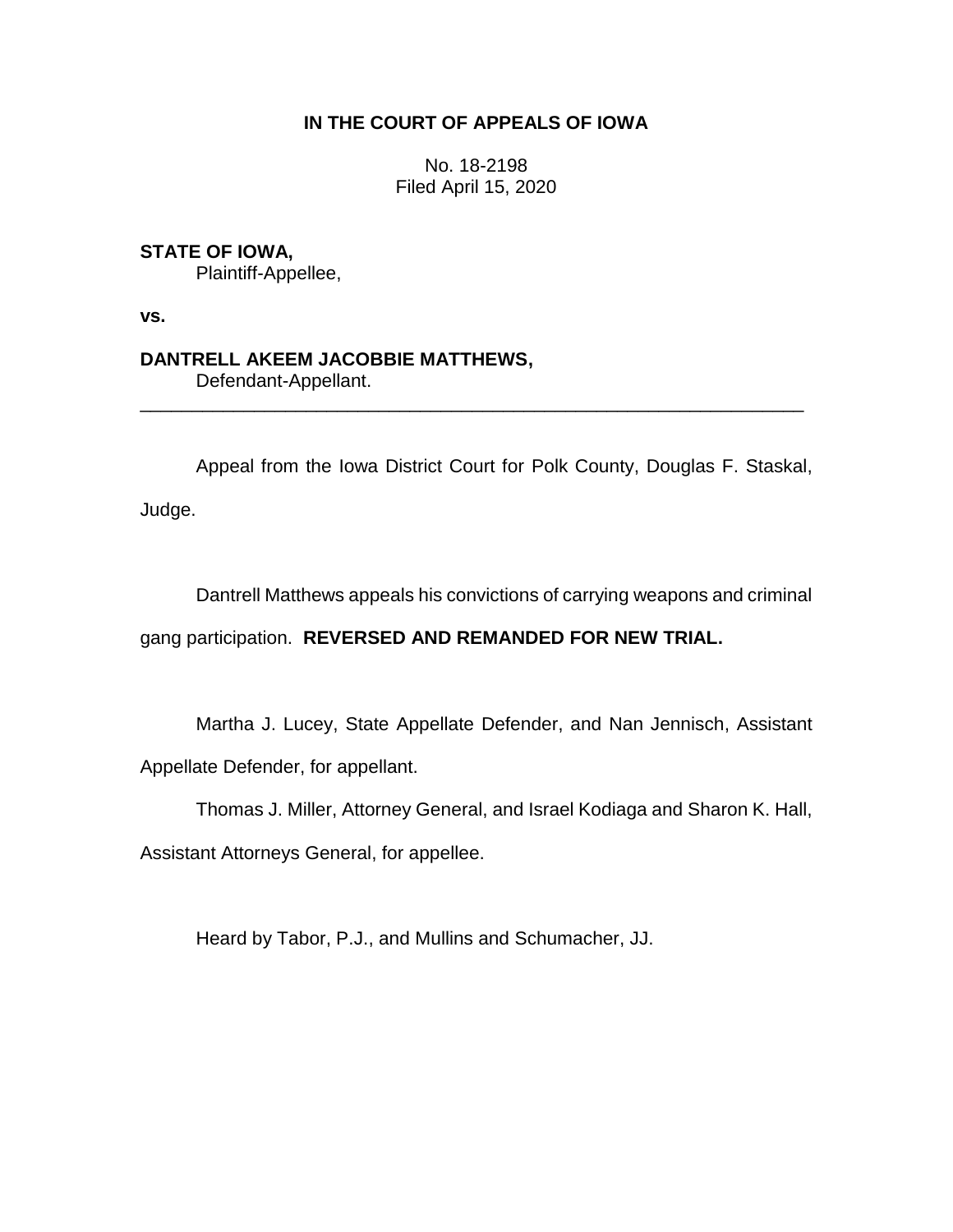#### **MULLINS, Judge.**

Dantrell Matthews appeals his convictions of carrying weapons, in violation of Iowa Code section 724.4 (2017), and criminal gang participation, in violation of Iowa Code sections 723A.1 and .2. Matthews argues there was insufficient evidence to support conviction on both charges and his counsel was ineffective in failing to challenge (1) specific elements of both charges and (2) an allegedly improper jury instruction.

#### **I. Background Facts and Proceedings**

On May 19, 2017, Matthews was arrested with five other men following a report of a burglary in progress at an abandoned home in Des Moines. One man was arrested at the scene while others temporarily evaded the investigating officer by jumping out the windows of the home. The other men, including Matthews, were found at separate locations in the surrounding neighborhood. Officer Betts detained Matthews, searched him for weapons, and found none. Matthews was then transported to the scene, where a second search produced more than \$900.00 in cash. Police located three firearms in one bedroom and five cell phones scattered throughout the home.

Matthews provided multiple statements to law enforcement. At the scene, Matthews stated he was standing in front of the home smoking marijuana when the officer arrived and he then ran away. He reported he was at the home to visit friends and retrieve his phone from a cousin. Matthews also stated the cash was from a disability check. Later, during an interview, Matthews stated he was at the home to retrieve his phone from a friend named Mikey. When speaking to a

2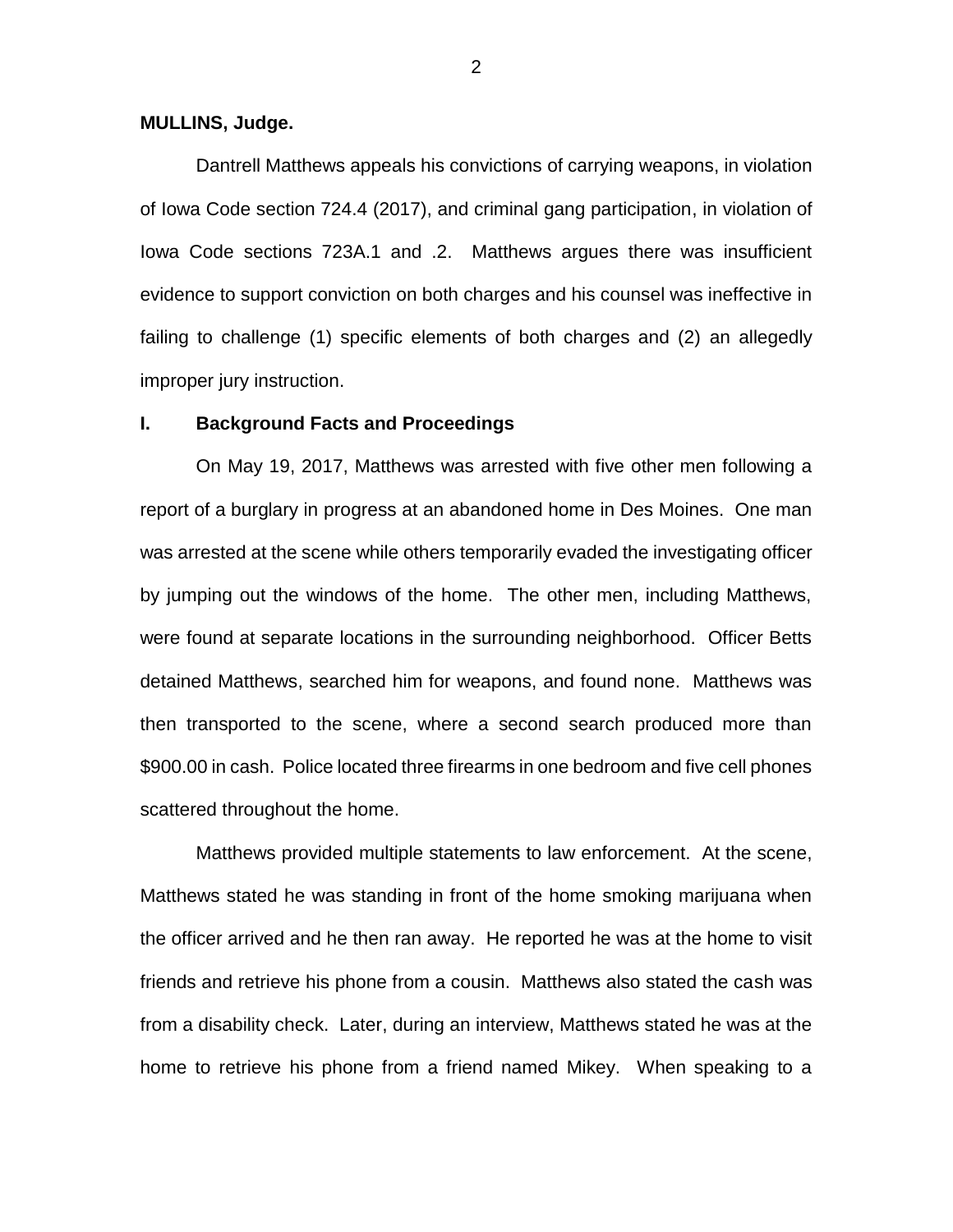different officer days later, Matthews indicated the cash belonged to himself and a girlfriend.

Trial was held in May 2018. The State's evidence included photos of the abandoned home taken immediately following the incident leading to arrest and social media posts. The photos showed three guns strewn on the floor. Social media evidence included still images and a video showing Matthews handling what appeared to be firearms. There was also a music video showing Matthews physically present with some of the other men arrested and known gang members. Police officers also testified to their interactions with and knowledge of gang culture and activity in the Des Moines area. Matthews was convicted of both carrying weapons and criminal gang participation. He appeals both convictions.

#### **II. Standard of Review**

On the sufficiency-of-the-evidence claim, our review is for correction of errors at law. *State v. Huser*, 894 N.W.2d 472, 490 (Iowa 2017) (citing *State v. Sanford*, 814 N.W.2d 611, 615 (Iowa 2012)). Evidence is viewed "in the light most favorable to the State." *Id.* (quoting *State v. Keopasaeuth*, 645 N.W.2d 637, 640 (Iowa 2002)). Claims of ineffective assistance of counsel are reviewed de novo. *Ledezma v. State*, 626 N.W.2d 134, 141 (Iowa 2001). "We give weight to the lower court's findings concerning witness credibility." *Id.*

### **III. Analysis**

### A. Sufficiency of the Evidence

Matthews argues insufficient evidence was presented to support convictions of both carrying weapons and criminal gang participation. He argues

3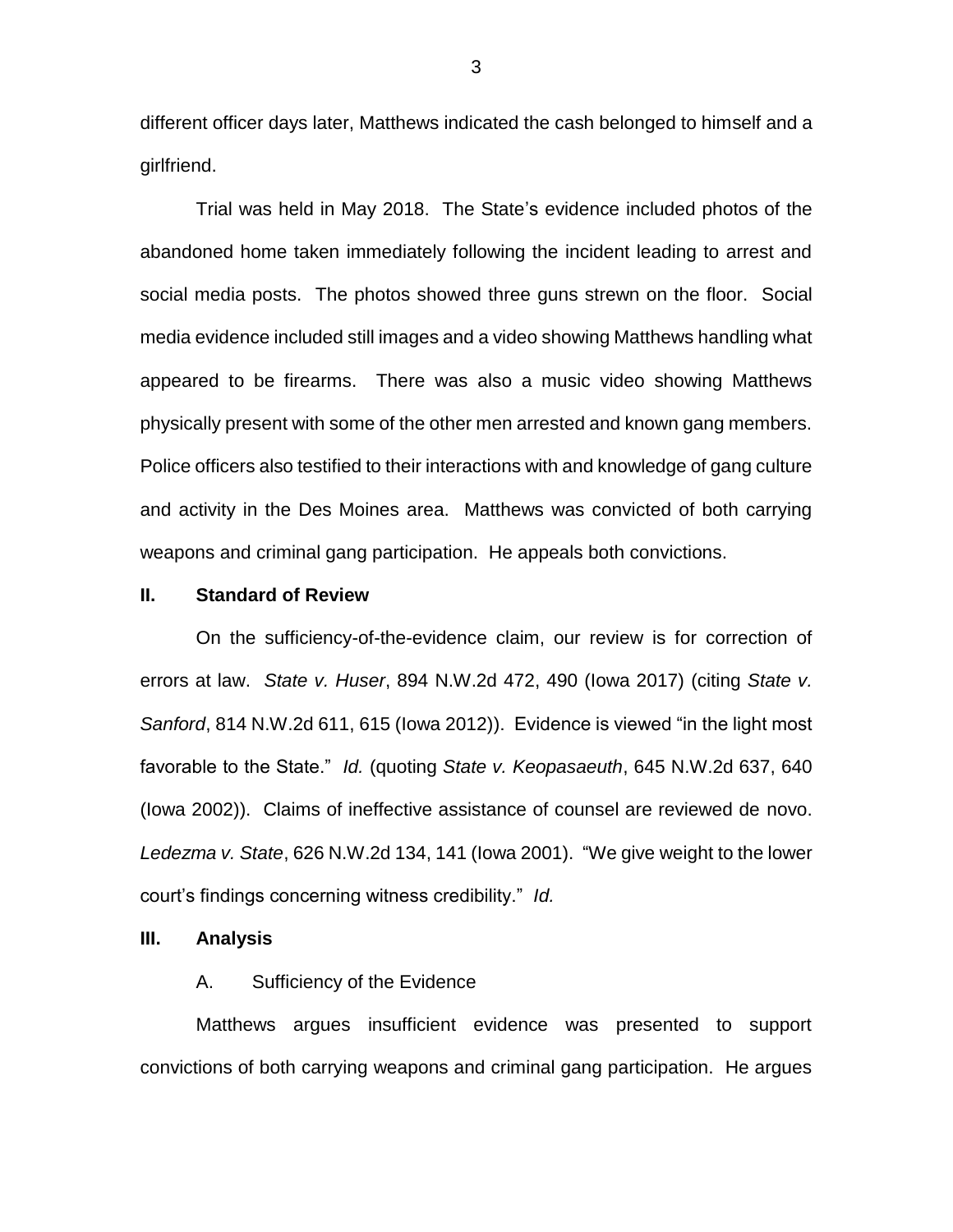there was insufficient evidence regarding the possession element of carrying weapons.

In order to find Matthews guilty of carrying weapons, the jury was instructed the State must prove both that "(1) On or about May 19, 2017, the defendant or someone he aided and abetted was armed with a pistol, revolver, or loaded firearm" and "(2) The defendant or someone he aided and abetted was within the city limits of Des Moines, Iowa." The jury instructions defined "armed with" to mean "the Defendant was aware of the weapon and it was in a place where it was readily accessible to the Defendant." Carrying a weapon requires proof he actually or constructively possessed the gun. *See State v. Thompson*, 2013 WL 6686624, at \*3 (Iowa Ct. App. Dec. 18, 2013). The marshalling instruction did not include a "going" element, which our supreme court has explained "necessarily implicates proof of movement" of the weapon. *State v. Harris*, 891 N.W.2d 182, 186 (Iowa 2017). Matthews's counsel failed to object to the omission, meaning the errant instruction became the law of the case. *State v. Ondayog*, 722 N.W.2d 778, 783– 84 (Iowa 2006) (noting law of the case does not apply to ineffective-assistance claims). Matthews asserts he did not possess a firearm as a principal or an aider and abettor.

The jury was also instructed that in order to find Matthews guilty of criminal gang participation, the State was required to prove that

(1) On or about May 19, 2017, the defendant or someone he aided and abetted actively participated in or was a member of a criminal street gang as defined in Instruction No. 22.

(2) On that date, the defendant or someone he aided and abetted committed the criminal act of Carrying Weapons as defined in Instruction No. 18.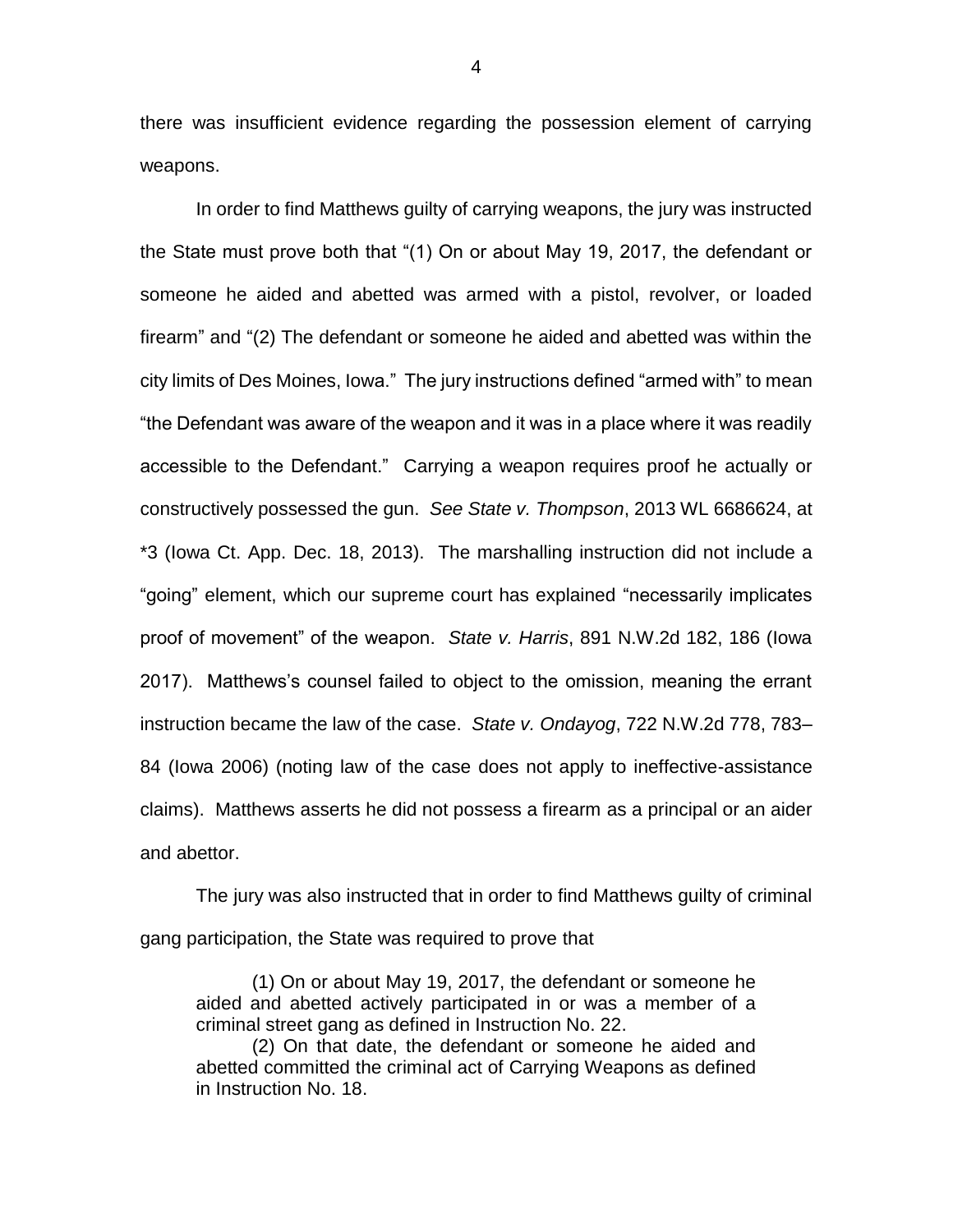(3) The criminal act was committed for the benefit of, at the direction of, or in association with that gang.

The jury was also instructed on the definition of a "criminal street gang." In his challenge to the criminal-gang-participation conviction, Matthews argues only that the element requiring that a criminal act had occurred was not supported by sufficient evidence.

The jury was instructed:

"Direct evidence" is the testimony of one who claims actual knowledge of a fact, such as an eye witness. "Circumstantial evidence" is proof of a chain of facts and circumstances indicating the defendant is either guilty or not guilty. The law makes no distinction between the weight you may give to either direct or circumstantial evidence.

Our supreme court has distinguished between actual and constructive possession of both drugs and firearms, applying the same legal principles to both types of contraband. *See State v. Reed*, 875 N.W.2d 693, 705 (Iowa 2016). "A defendant has actual possession of the [contraband] if he or she has 'direct physical control' over the [contraband]. Possession is constructive where the defendant has knowledge of the presence of the [contraband] 'and has the authority or right to maintain control of [the contraband]." *State v. Cashen*, 666 N.W.2d 566, 569 (Iowa 2003) (quoting *State v. Maghee*, 573 N.W.2d 1, 10 (Iowa 1997)).

"The existence of constructive possession turns on the peculiar facts of each case." *State v. Webb*, 648 N.W.2d 72, 79 (Iowa 2002) (citation omitted). While physical proximity may be factually important, it is not alone sufficient to show a defendant exercised control or dominion over contraband. *Reed*, 875 N.W.2d at 705–06. When contraband is found in jointly-occupied structures, courts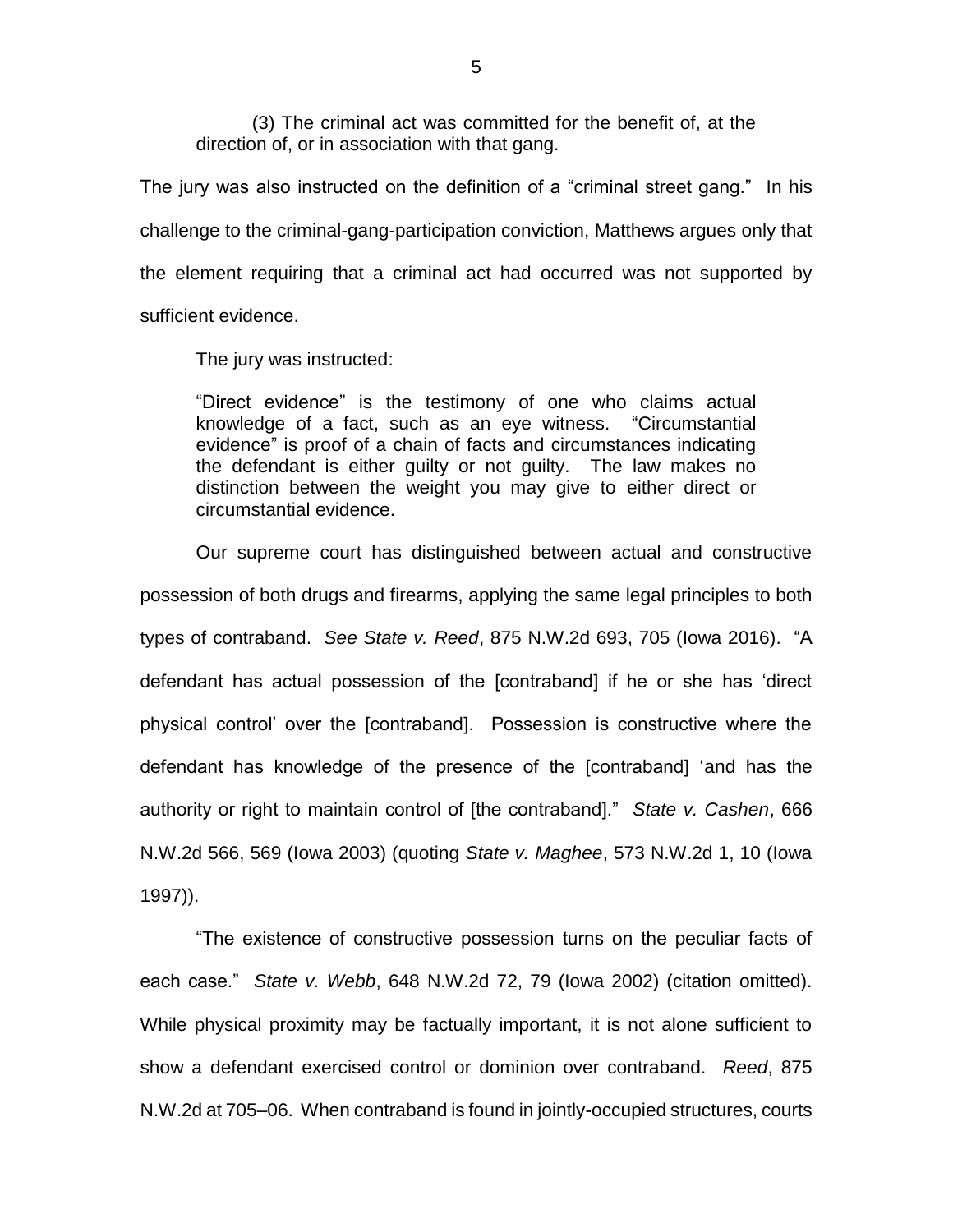consider a number of factors to determine whether it was constructively possessed. *Id.* at 706. These factors include: "(1) incriminating statements made by a person; (2) incriminating actions of the person upon the police's discovery of [contraband] among or near the person's personal belongings; (3) the person's fingerprints on the packages containing the [contraband]; and (4) any other circumstances linking the person to the [contraband]." *Id.* (quoting *State v. Kern*, 831 N.W.2d 149, 161 (Iowa 2013)). The open language of the fourth factor allows courts to consider "other relevant circumstantial or direct evidence." *Id.* (citing *State v. DeWitt*, 811 N.W.2d 460, 175 (Iowa 2012)). "The evidence of guilt must generate more than mere suspicion, speculation, or conjecture." *Id.* (quoting *DeWitt*, 811 N.W.2d at 475). Proof may be by direct evidence, circumstantial evidence, or a combination. *Harris*, 891 N.W.2d at 186.

In this case, the guns were found in an abandoned home. When Matthews was stopped for questioning, he was walking between houses in a residential area rather than on sidewalks. Matthews was accompanied by a member of the gang who had a prior firearms conviction. Matthews was identified by the responding officer as one of the men exiting through the window and running from the home.

Matthews's statements regarding the incident changed over time. He consistently said he was standing outside the abandoned home and ran because the responding officer "spooked" him. Matthews also consistently said he was at the home to retrieve his cell phone. However, Matthews first said an unidentified cousin had the phone and later said a friend named Mikey had it. He always said the phone was inside the home. Matthews did not have any firearms on his person when searched. Social media evidence showed Matthews had, at some time,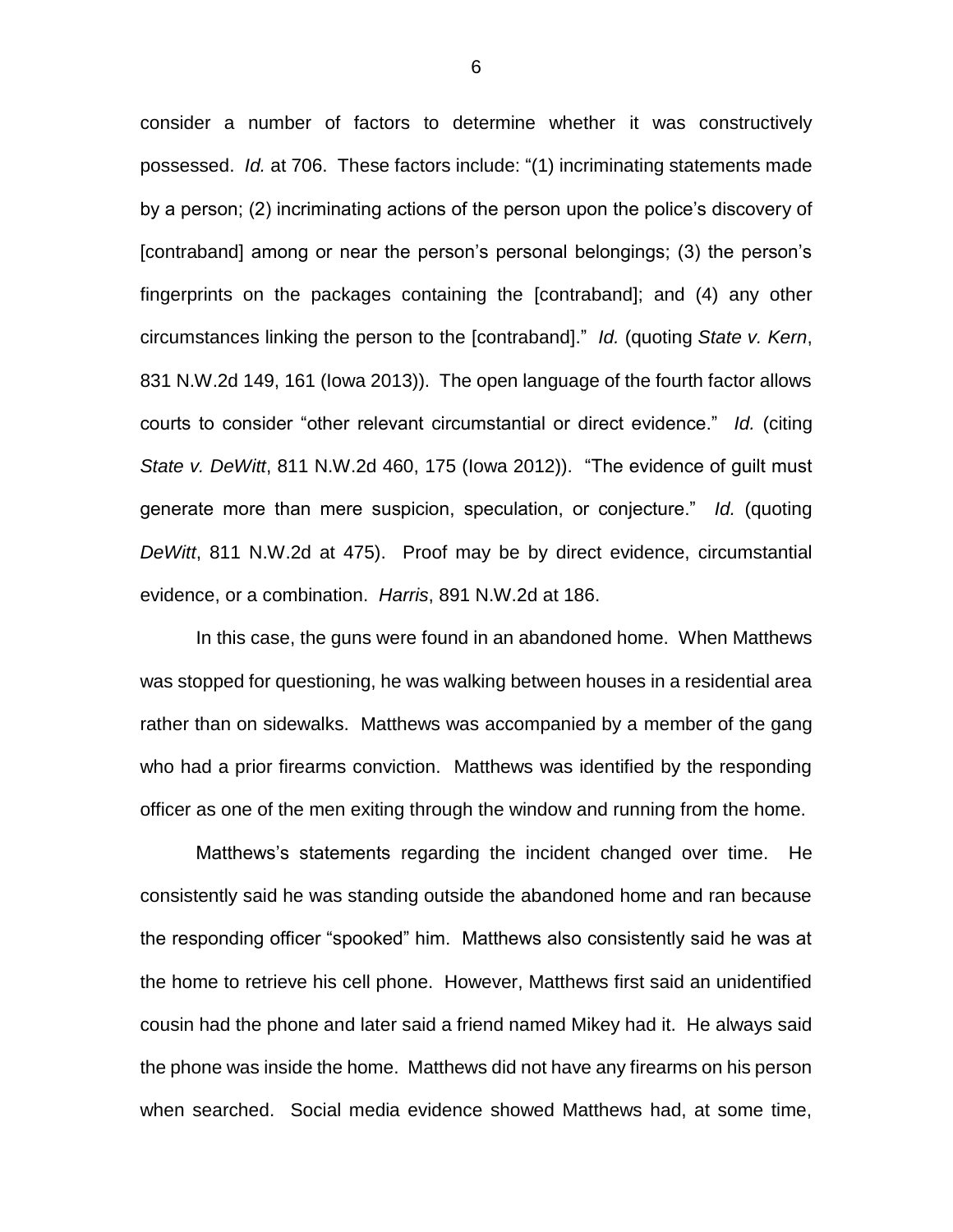been photographed and featured in a rap music video holding a firearm and in the presence of men known to be members of the Heavy Hittas gang. Altogether, six men known to be members of Heavy Hittas were apprehended as a result of a search of the area around the house. Police testimony established that the rap music video uses language referencing known gang members and slang. Police testimony also described how gangs pool limited resources, including guns, among members and keep them stored for access and security purposes.

In order to find Matthews guilty, the jury was required to find the State proved beyond a reasonable doubt the elements of each offense. The district court instructed the jury:

A reasonable doubt is one that fairly and naturally arises from the evidence or lack of evidence produced by the State.

If, after a full and fair consideration of all the evidence, you are firmly convinced of the defendant's guilt, then you have no reasonable doubt and you should find the defendant guilty.

But if, after a full and fair consideration of all the evidence or lack of evidence produced by the State, you are not firmly convinced of the defendant's guilt, then you have a reasonable doubt and you should find the defendant not guilty.

"We review the evidence in the light most favorable to the State, including legitimate inferences and presumptions that may fairly and reasonably be deduced from the evidence in the record." *Webb*, 648 N.W.2d at 76. Viewing the evidence in the light most favorable to the State and the verdict, a reasonable jury could have concluded a combination of direct and circumstantial evidence supported finding Matthews actively participated in the Heavy Hittas gang; that either he or someone he aided and abetted committed the act of carrying weapons by being in actual or constructive possession of one or more of the guns; that the act of carrying weapons was for the benefit of, at the direction of, or in association with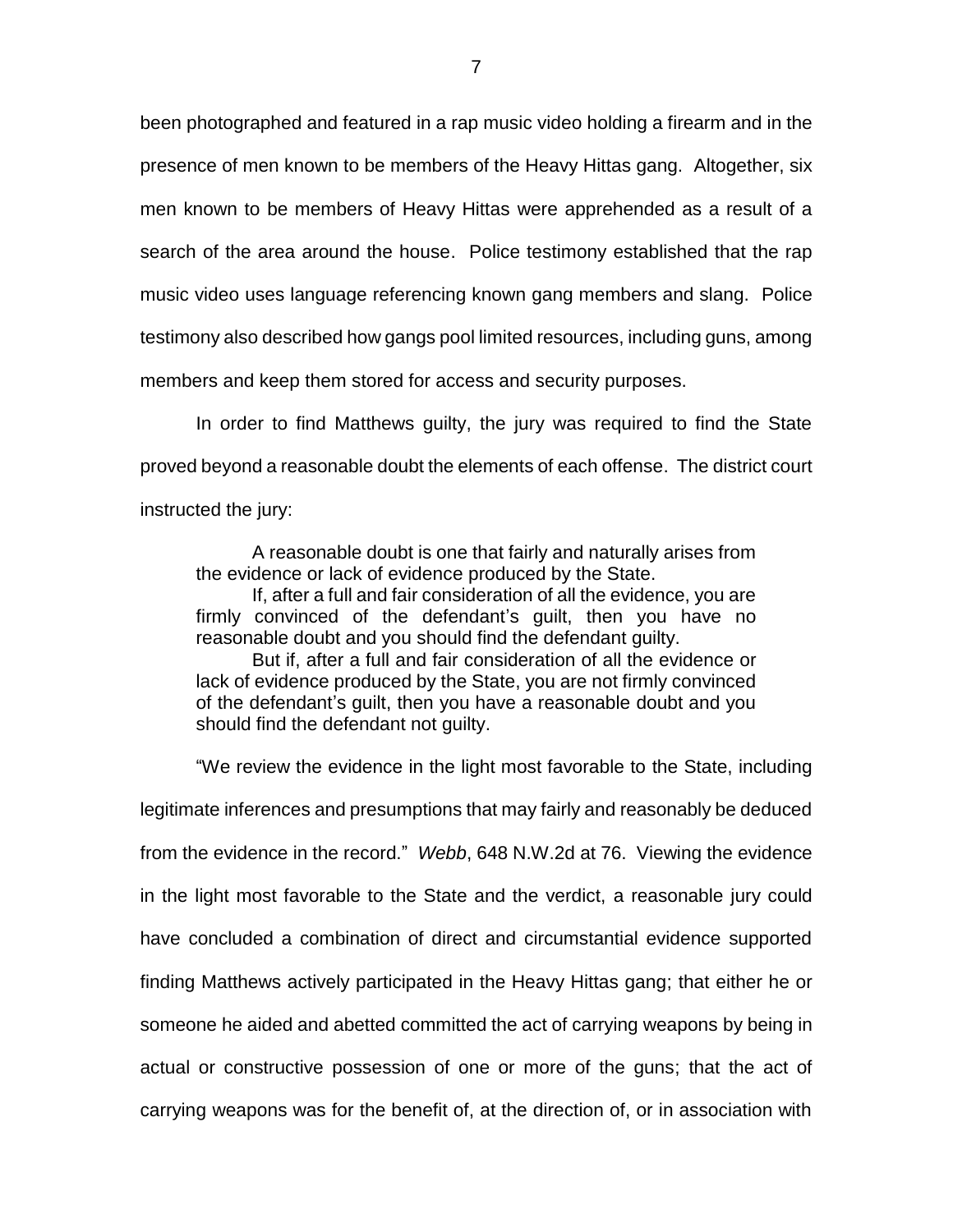the gang; and that he or someone he aided and abetted was guilty of carrying weapons in the city of Des Moines, Iowa. We find the evidence was sufficient to support both convictions.

### B. Ineffective Assistance of Counsel

Matthews argues his trial counsel was ineffective in failing to challenge the sufficiency of the evidence supporting the "going" element of carrying weapons and the jury instructions omitting "going" and improperly defining "armed."<sup>1</sup> The State contends neither breach of duty nor prejudice has resulted from counsel's alleged errors. In order to evaluate the sufficiency-of-the-evidence claim we must first determine whether the jury was properly instructed on the applicable law.

"In order to support a claim of ineffective assistance of counsel, a defendant must show (1) that counsel failed to perform an essential duty and (2) that prejudice resulted." *Kuhse*, 937 N.W.2d at 627 (citations omitted). The breach-of-duty prong may be satisfied by showing counsel "made errors so serious that counsel was not functioning as the 'counsel' guaranteed the defendant by the Sixth Amendment." *Id.* (quoting *Strickland v. Washington*, 466 U.S. 668, 694 (1984)). In deciding the prejudice prong, we must ask whether "there is a reasonable probability that, but for counsel's unprofessional errors, the result of the proceeding would have been different." *Id.* (quoting *Strickland*, 466 U.S. at 694). We will not find trial counsel

 $\overline{a}$ 

8

<sup>&</sup>lt;sup>1</sup> The State argues this court should not consider the ineffective-assistance claims on direct appeal. Our supreme court recently held ineffective-assistance claims may be heard on direct appeal if judgment and sentence were entered before July 1, 2019. *State v. Kuhse*, 937 N.W.2d 622, 627 (Iowa 2020). Thus, we will consider the claims.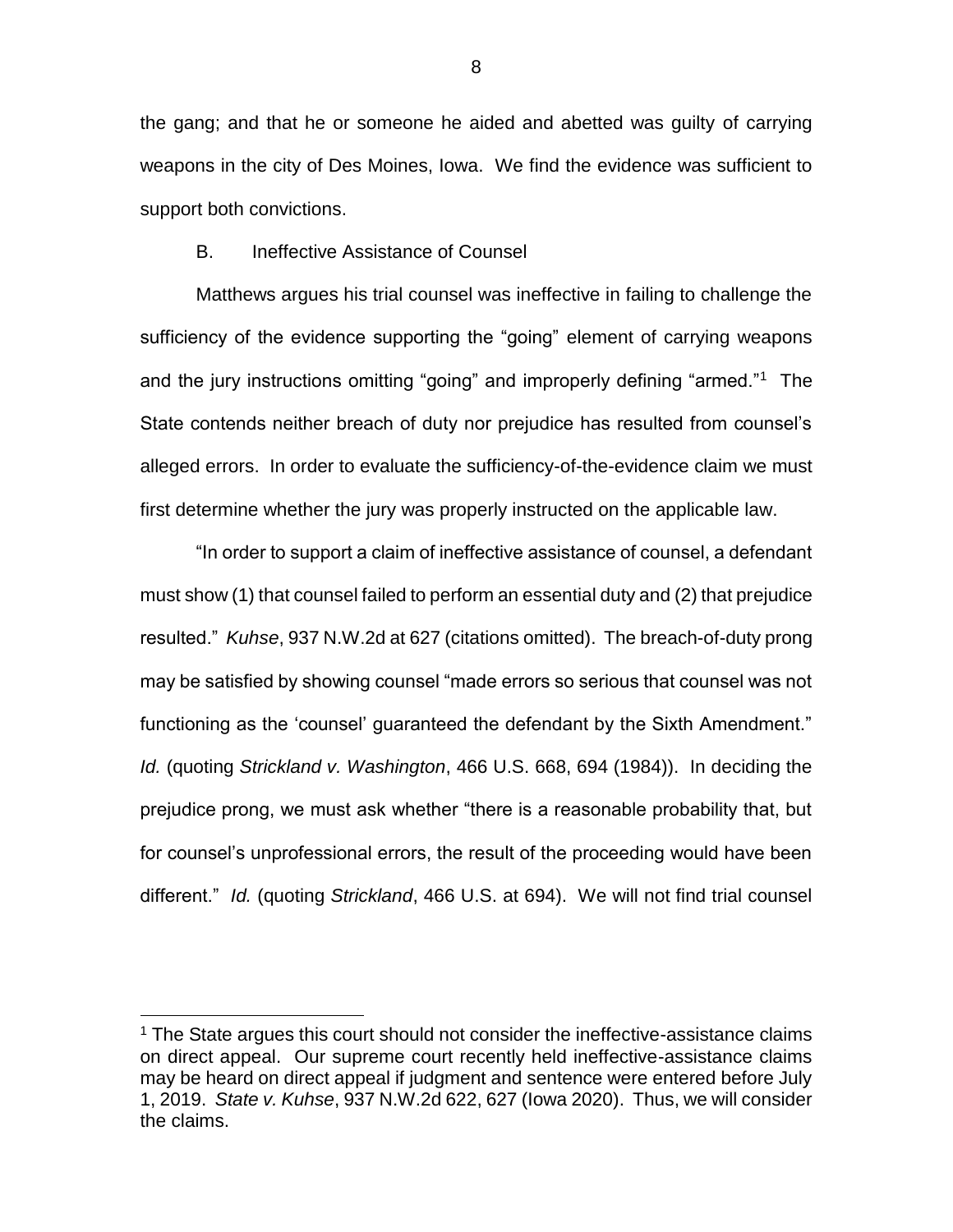ineffective for failing to pursue a meritless issue. *Harris*, 891 N.W.2d at 186 (citing *State v. McPhillips*, 580 N.W.2d 748, 754 (Iowa 1998)).

Iowa Code section 724.4(1) provides:

[A] person who goes armed with a dangerous weapon concealed on or about the person, or who, within the limits of any city, goes armed with a pistol or revolver, or any loaded firearm of any kind, whether concealed or not, or who knowingly carries or transports in a vehicle a pistol or revolver, commits an aggravated misdemeanor.

The section presents three ways in which a person may violate the law. The relevant phrase in this case is "who, within the limits of any city, goes armed with a pistol or revolver, or any loaded firearm of any kind." Iowa Code § 724.4(1). In *State v. Alexander*, our supreme court listed the elements of "going armed in a city." 322 N.W.2d 71, 72 (Iowa 1982). Alexander was charged pursuant to the same Iowa Code section as Matthews, and the relevant statutory language has not changed. *See id.* at 71. The elements listed were "(1) being within the limits of a city, (2) going armed, and (3) a pistol, revolver, or any loaded firearm." *Id.* at 72.

The "going armed" or "goes armed" element requires proof of movement. *Harris*, 891 N.W.2d at 186. Proof of movement can be satisfied by circumstantial evidence. *Id*. at 186–87. After a verbal conflict inside a bar, Harris, walked outside, leaned against a building, and, a few minutes later, a physical altercation ensued during which Harris used a knife to stab the victim. *Id.* at 183. Our supreme court determined a reasonable fact finder could find circumstantial evidence Harris carried the knife as he moved from inside the bar to outside where he used it during attacking the victim, thus satisfying the "going" element. *Id*. at 186–87. The evidence showed Harris had a knife, stabbed the victim with a knife, and the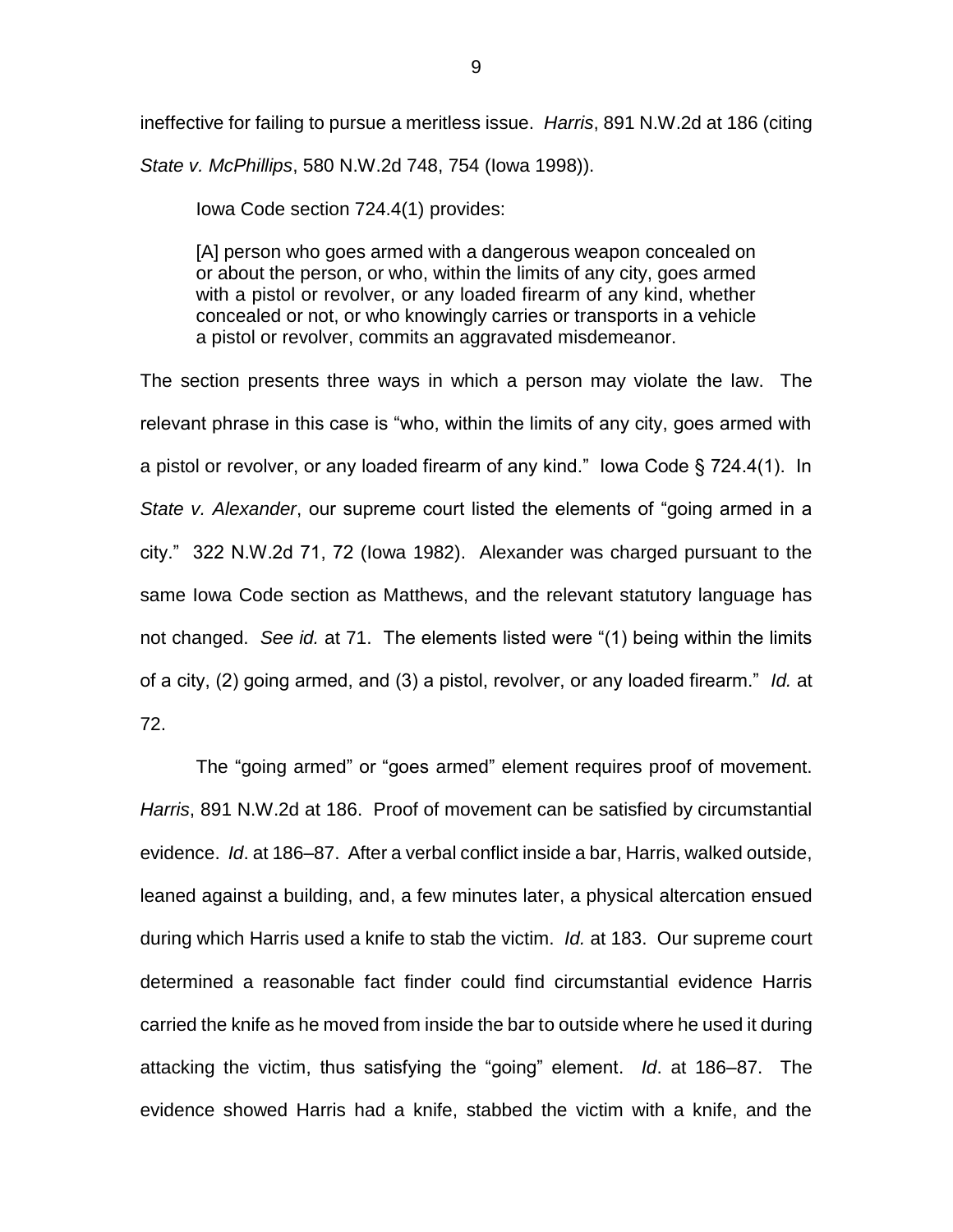circumstances were such that a reasonable jury could have concluded he possessed the knife at the time he moved (i.e., was "going") from the bar to outside the bar. *Id.*

Jury instructions need not directly quote statutory language but "must be a correct statement of the law." *State v. Schuler*, 774 N.W.2d 294, 298 (Iowa 2009). Our supreme court has found a jury instruction that fails to instruct on all elements required for conviction is defective. *Id.* at 299. Trial counsel's failure to object to jury instructions that improperly instruct the jury on the applicable law is error. *Harris*, 891 N.W.2d at 187–88.

In the case at bar, the marshaling instruction informed the jury the crime of carrying weapons had only two elements: "(1) On or about May 19, 2017, the defendant or someone he aided and abetted was armed with a pistol, revolver, or loaded firearm" and "(2) The defendant or someone he aided and abetted was within the city limits of Des Moines, Iowa." That instruction omitted any reference to the requirement that it must be proved a defendant was "going armed" or "goes armed" in compliance with *Alexander*. *Id.* The record in this case is clear that the jury was not required to find Matthews engaged in any physical movement while in possession of or aiding and abetting another in possession of a firearm through any instruction. Because counsel failed to object to the omission of the "going" element in the marshalling instruction, we find counsel breached an essential duty. *Id.* Our confidence in the guilty verdict is undermined because the jury found Matthews guilty without being required to find whether his conduct satisfied the "going" element. *See id.* at 188–89. Accordingly, prejudice has resulted. *Id.* As both prongs of the ineffective-assistance test are satisfied, Matthews's trial counsel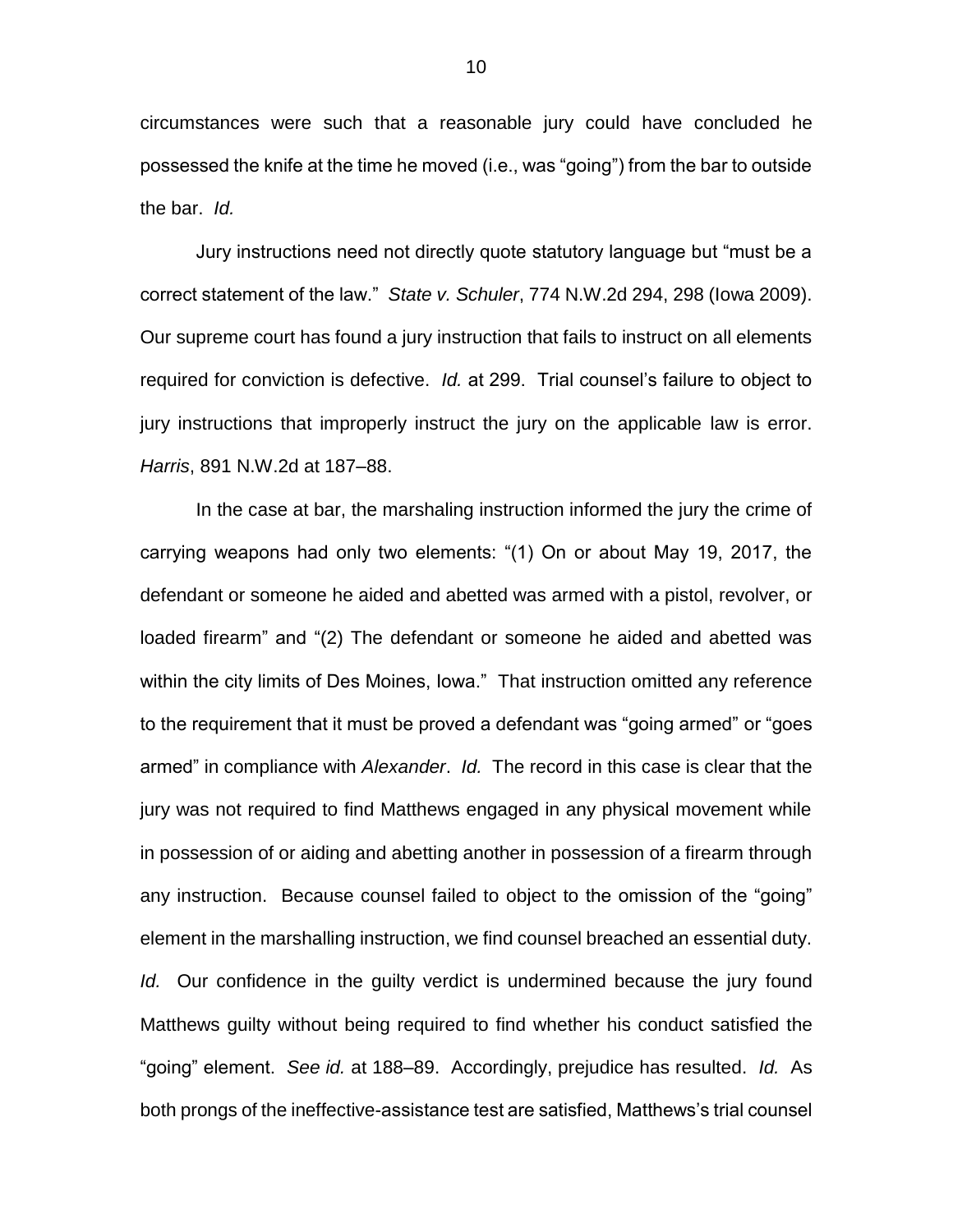was ineffective in failing to object to instruction 18 for omitting the element "going."<sup>2</sup> *See Kuhse*, 937 N.W.2d at 627 (citations omitted).

Matthews also raises an ineffective-assistance claim based on trial counsel's failure to challenge the sufficiency of the evidence presented on "going" in the motion for judgment of acquittal. $3$  Our supreme court held the "going" element was satisfied in *Harris* when "a reasonable fact finder could find from the circumstantial evidence that Harris must have carried the knife as he left the bar because it is unlikely that he gained possession of it while leaning against the wall outside." *Harris*, 891 N.W.2d at 187. From *Harris*, it is apparent that the movement need not be a great distance, but that some actual movement is necessary. *See id.* But *Harris* also clearly recognized a jury could find the "going" element satisfied by circumstantial evidence. *Id.* at 186. Although there is no direct evidence Matthews or anyone else from the house ever physically moved any of the guns, the guns did not put themselves in the house. A review of the evidence shows there were three handguns on the floor of the abandoned home, laid haphazardly under circumstances that looked like they were dropped or tossed rather than stored or hidden in a planned fashion. The six men who were apprehended had all been on that first floor of the home immediately before dispersing and running away when the investigating officer arrived. As noted above, a reasonable jury

 $\overline{a}$ 

<sup>&</sup>lt;sup>2</sup> Because we find the jury-instruction claim dispositive solely on the omission of "going" from the marshaling instruction, we choose to not address the definition of "armed."

 $3$  We choose to address this claim in the present appeal because if we were to find the evidence insufficient, the remedy would be judgment of acquittal and there would be no retrial.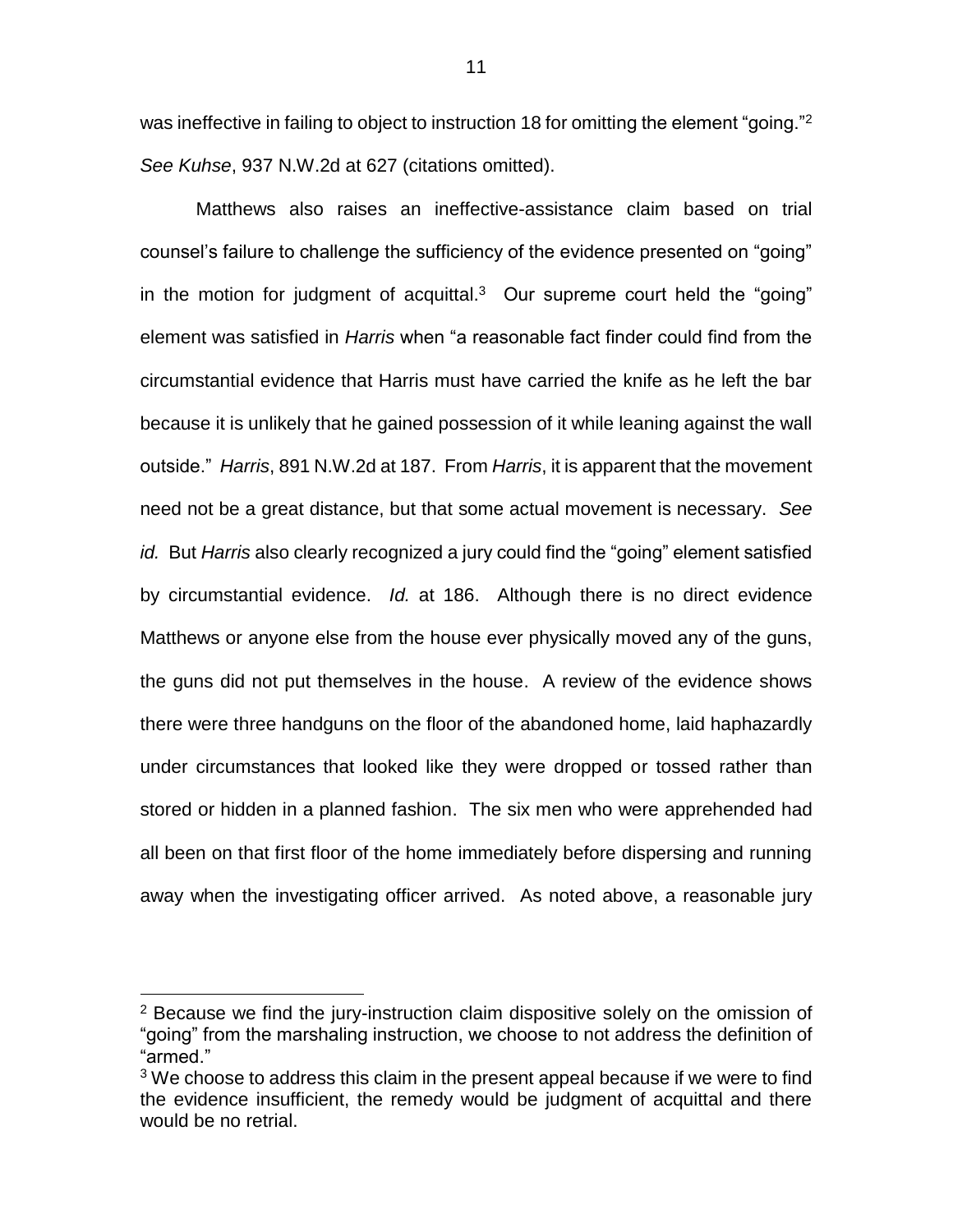could conclude Matthews or someone he aided and abetted was in possession actual or constructive—of one or more of those guns.

So, the critical question is whether the circumstances could support a finding beyond a reasonable doubt that Matthews or one of the gang members moved the guns to the house. While speculation cannot support a finding of guilt beyond a reasonable doubt, an evaluation of the strength of circumstantial evidence can involve ruling out unlikely possible explanations for existing circumstances. Among the reasonable alternatives as to how the guns ended up in the house for law enforcement to discover are: (1) Matthews or one or more of the gang members in the house with him moved the guns into the house on that occasion or at some earlier time; or (2) the guns were moved into the house and left there by someone other than the gang members and then also were left there by the gang members who fled the house when the first officer arrived. Given those alternatives, and perhaps other possible scenarios, when contrasted with the State's theory the gang members moved the guns to the house as part of their operations and the circumstantial evidence in support of that theory, we determine the evidence was sufficient to generate a jury question and a reasonable jury could have found Matthews guilty beyond a reasonable doubt of aiding and abetting movement of the guns while in the city limits of Des Moines.

We choose to decide this claim on the prejudice prong. *See Kuhse*, 937 N.W.2d at 631. We conclude Matthews was not prejudiced by counsel's failure to argue in the motion for judgment of acquittal that the evidence of "going" was insufficient to support a jury finding of guilt beyond a reasonable doubt. Therefore, counsel was not ineffective, and this claim fails.